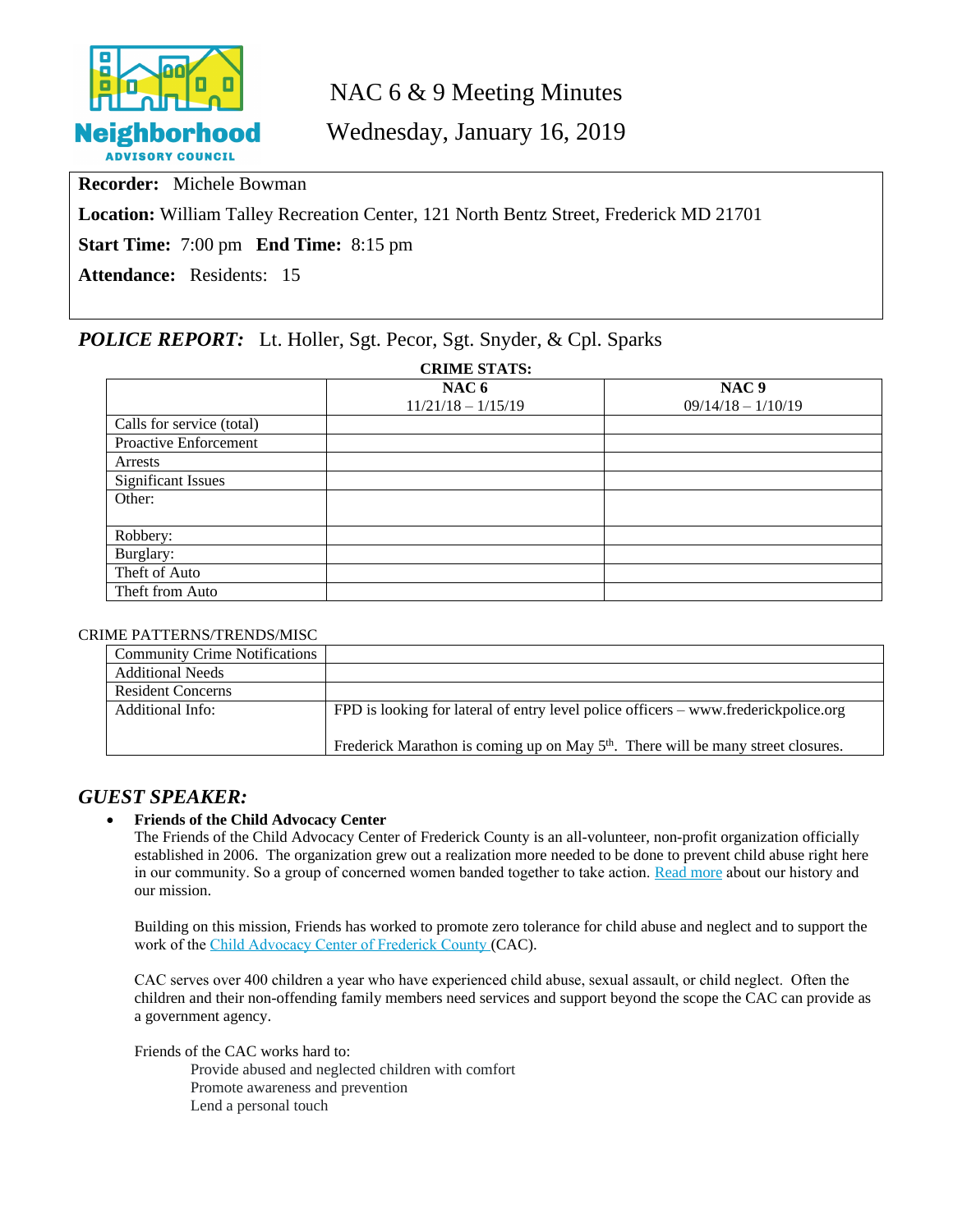The mission of the Child Advocacy Center of Frederick County is to promote child well-being by providing a child and family focused center to address reports of child maltreatment. Together we seek to prevent and reduce trauma to children and families using a multidisciplinary approach to investigation, prosecution, treatment, education, and advocacy.

To contact Friends of the CAC [CACfriends2@gmail.com](mailto:CACfriends2@gmail.com)

#### **NAC 11 Short Term Residential Rental Group –**

4 Members of NAC 11 were in attendance to talk about the need for short-term residential rentals such as those on Air B&B. They said last month there were 92 B&B's in the city. They said these "little hotels" should be regulated. They believe that they also commercialize a residential area. These properties also do not have to pay rental/hotel tax. NAC 6/9 coordinators requested a specific list of recommendations that the group would like to propose to city officials so that NAC 6/9 can determine their support.

#### **NAC 11 Downtown Litter Group – Julia Schaffer**

Julia wanted to update NAC 6/9 on the efforts of the Downtown Litter Group. This group formed to combat trash and especially cigarette butts. Cigarette butts are the most littered item in the City of Frederick. Photos were passed around the meeting. This committee believes that there is no current code to enforce trash on sidewalks. Code Enforcement cannot issue a notice of violation. The first goal is to get more trash receptacles and recycling cans. They will be speaking at DPW budget meeting to show their support. The second goal is to get a litter ordinance in place. The Sustainability Committee created a draft ordinance.

The Committee has met with the Downtown Frederick Partnership and representatives of the Mayor's Office and the Department of Public Works on ensuring that downtown Frederick has sufficient trashcans to meet current demands and to request that the City assume responsibility for purchasing trashcans. The result was a plan to set standards for sidewalk amenities for downtown streets – trashcans, recycling, etc. – and to use those standards for making future budget requests.

#### **NAC 5 Street lights Ginny Brace -**

Ginny wanted to talk with residents about the acorn type streetlights and passed around a survey.

#### **Cherian Eapen - City of Frederick, Traffic Engineer**

Rosemont & W.  $2<sup>nd</sup>$  – State has the project and they have provided the city with a concept. The state budget is \$300,000 and hoping to start construction in August. The project should take 4-6 weeks.

W.  $2<sup>nd</sup>$  @ Fairview – looking to add crosswalks at all four of the corners.

Fairview & Rosemont - previously requested crosswalks will be reassessed following completion of work at interchange of Rosemont & W.2nd .

# *OLD BUSINESS:*

### *NEW BUSINESS:*

### *SUGGESTIONS/COMMENTS/MISC:*

• Cherian to return in March 2020 to provide an update.

### *UPCOMING EVENTS:*

| • Saturday, April $27th$           |                               |                                | Bring a Broom Saturday, Downtown Frederick Partnership |
|------------------------------------|-------------------------------|--------------------------------|--------------------------------------------------------|
| • Sunday, May $5th$                | $6 \text{ am} - 2 \text{ pm}$ | <b>Frederick Half Marathon</b> |                                                        |
| $\bullet$ June 24-27 <sup>th</sup> | 9 am $-12:30$ pm              |                                | Youth Police Academy Frederick Police Department       |

Tuesday, August  $6<sup>th</sup>$  6 – 9 pm National Night Out Frederick Police Department

# *NAC CONTACT INFORMATION:*

Michele Bowman, Public Information/Community Outreach Specialist 301-600-2091 [mbowman@frederickmdpolice.](mailto:mbowman@frederickmdpolice.)org